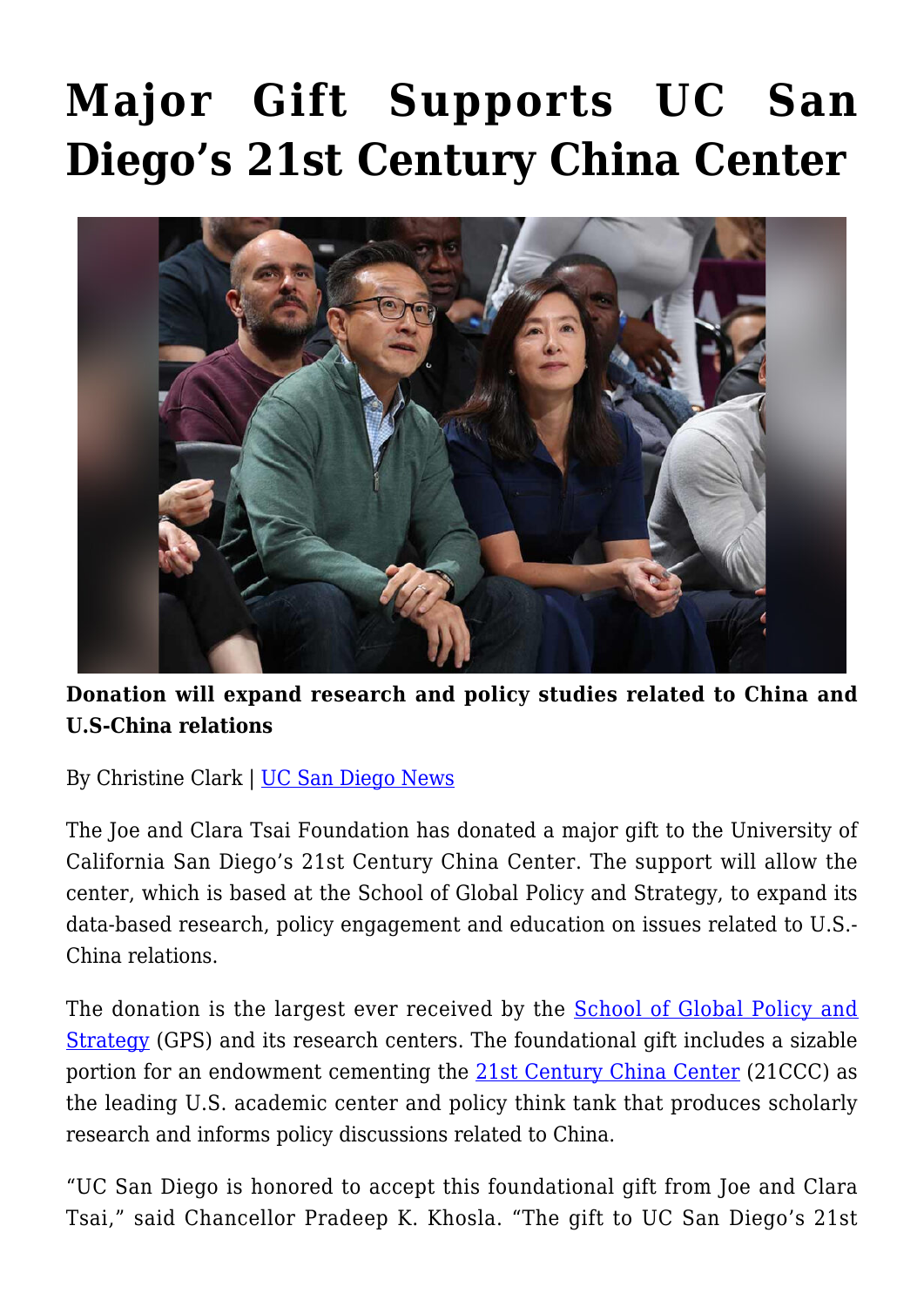Century China Center will bolster ongoing policy research at a time when the interaction between Asia and the Americas is a primary driver of global economics. The confidence and support of the Tsai family solidifies the center's reputation as the world's leader in evidence-based research and analysis of U.S.- China relations."

Joe Tsai is co-founder and executive vice chairman of the China-based global Internet technology company Alibaba Group. His wife, Clara Wu Tsai, is an investor and philanthropist and a longtime resident of La Jolla whose philanthropic work is focused on scientific research, economic mobility, social justice and creativity in the arts. The couple are owners of the Brooklyn Nets, New York Liberty, and the San Diego Seals of the National Lacrosse League.

Just in the last year, the duo's generosity played a critical life-saving role during the COVID-19 pandemic. When the severe shortage of medical supplies and personal protective equipment (PPE) in the U.S. became apparent in April 2020, the Tsais donated millions of masks, goggles and ventilators to hospitals and nursing homes in New York, then the epicenter of the virus. Concurrently, they donated nearly a [half a million pieces of \(PPE\) to the state of California,](https://ucsdnews.ucsd.edu/feature/alibaba-co-founder-joe-tsai-and-clara-wu-tsai-donate-ppe-to-health-care-providers) the majority of which was shipped to UC San Diego to help protect health care workers throughout the region.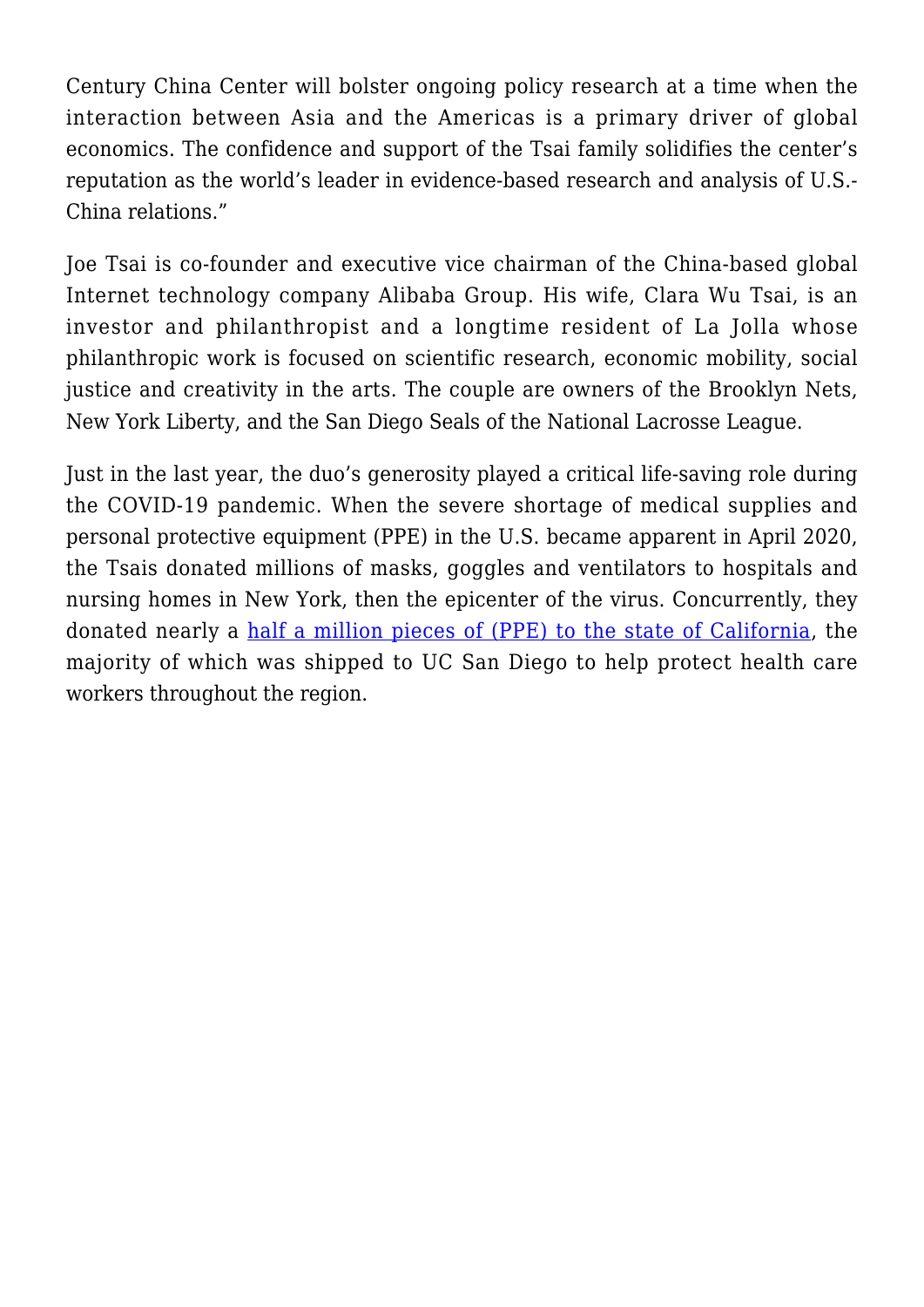

*From left: Peter F. Cowhey, dean of the School of Global Policy and Strategy; Lei Guang, 21st Century China Center executive director; Susan Shirk, School of Global Policy and Strategy research professor and chair of the 21st Century China Center; Stephen Hadley, former U.S. National Security Advisor under George W. Bush; and Jerry Brown, former governor of California. This photo was taken at the 2019 UC San Diego Forum on U.S.-China Relations, the first ongoing high-level bipartisan forum in the U.S. focusing entirely on the U.S.-China relationship.*

In August 2020, the Tsais established a \$50 million Social Justice Fund, which aims to address systemic imbalances that lead to racial gaps in education, health and wealth.

The new gift to UC San Diego will provide funding for 21CCC research, policy study and public engagement, as well as student support and an endowed center directorship.

"We are pleased to make this gift to support the 21st Century China Center at UC San Diego," said Joe Tsai. "Clara and I care deeply about U.S.-China relations and educating people in both countries about the facts behind the relationship. We believe that this center's innovative research will enhance America's understanding about China, which will be critical for the welfare of people in both countries."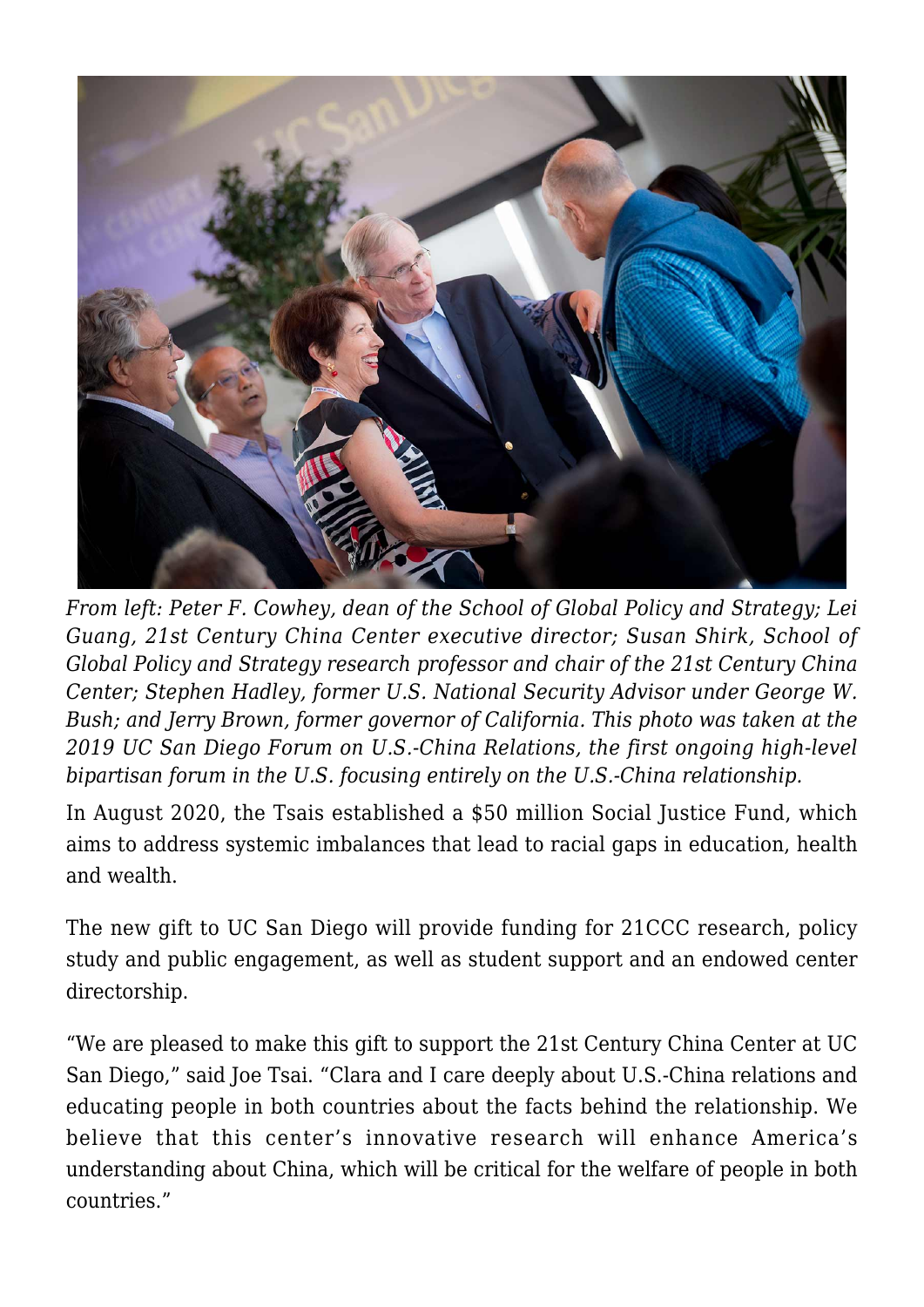21CCC provides a West Coast perspective in U.S. policy discussions and public discourse about China.

"When we established the 21st Century China Center in 2012 at the School of Global Policy and Strategy, we envisioned a policy-relevant research center to study the most important international relationship of our time," said Peter F. Cowhey, dean of GPS. "This vision has become a reality and the support of the Tsais is testament to our achievements. Their remarkable generosity greatly enhances our ability to advance scholarship and convene policy discussions critical to the immediate relevance for China's development and U.S.-China relations."

## **A foundational gift paving the way for a new generation of distinguished China policy experts**

The Joe and Clara Tsai Foundation support will allow the center to expand and deepen research initiatives. Additionally, it provides much-needed fellowships for students at UC San Diego studying China.

"The stakes in future U.S.-China relations are especially high for the young people in the U.S. and China," said Clara Wu Tsai. "With this in mind, we want to provide fellowship support to help the center and the school train the future leaders and policymakers who will contribute to U.S.-China relations. This is a cause that is very important to us."

The gift will also advance the center's capacity to build out platforms such as academic publications, policy briefs, multimedia products and visiting lectures at UC San Diego.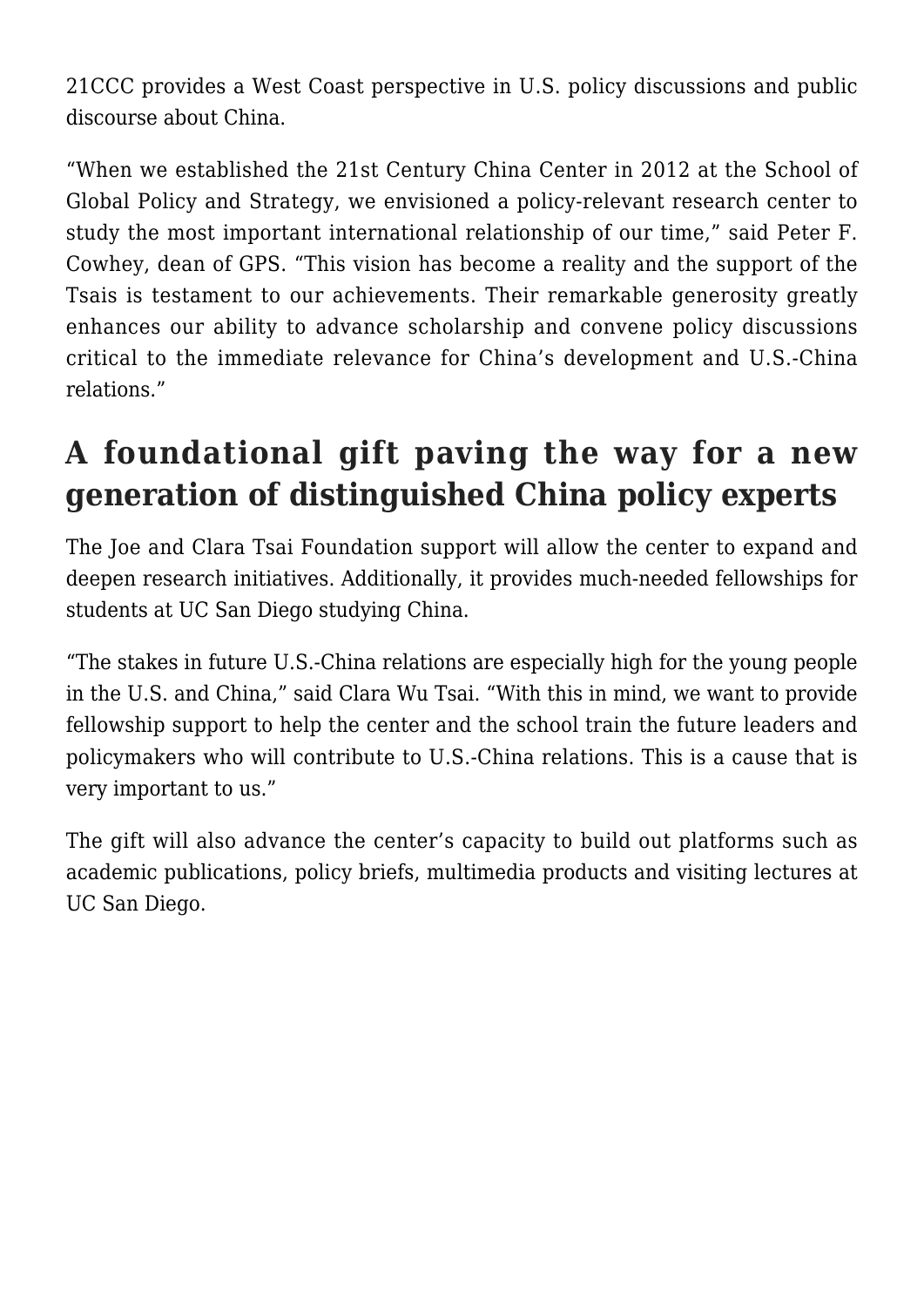

*Susan Shirk speaking with UC San Diego alum Kurt Campbell, who was recently appointed by president Biden as the White House Indo-Pacific policy coordinator. The new position is unprecedented in elevating Asia's importance in U.S. policy. Campbell has served on leadership boards for the 21st Century China Center and the School of Global Policy and Strategy. This photo was taking at the 2019 UC San Diego Forum on U.S.-China Relations.*

Led by GPS research professor and center chair **[Susan Shirk](https://gps.ucsd.edu/faculty-directory/susan-shirk.html)** as well as executive director Lei Guang, the center serves as a convener of meaningful policy forums. These include online and in-person briefings in San Diego, Washington, D.C. and China. The events engage practitioners and policymakers from the government and the private sector. For example, the center is the host of [the UC San Diego](https://china.ucsd.edu/events/china-forum/index.html) [Forum on U.S.-China Relations,](https://china.ucsd.edu/events/china-forum/index.html) the first ongoing high-level bipartisan forum in the U.S. focusing entirely on the U.S.-China relationship.

"We are so thankful to the Tsais for recognizing the contributions of our center at a time when relations between the U.S. and China have become increasingly strained," said Shirk. "We believe it is essential for the two countries to cooperate on global threats, such as climate change and the pandemic, even while we compete. This support helps us carry out our mission to inform the public and improve the effectiveness of U.S. policymaking towards China."